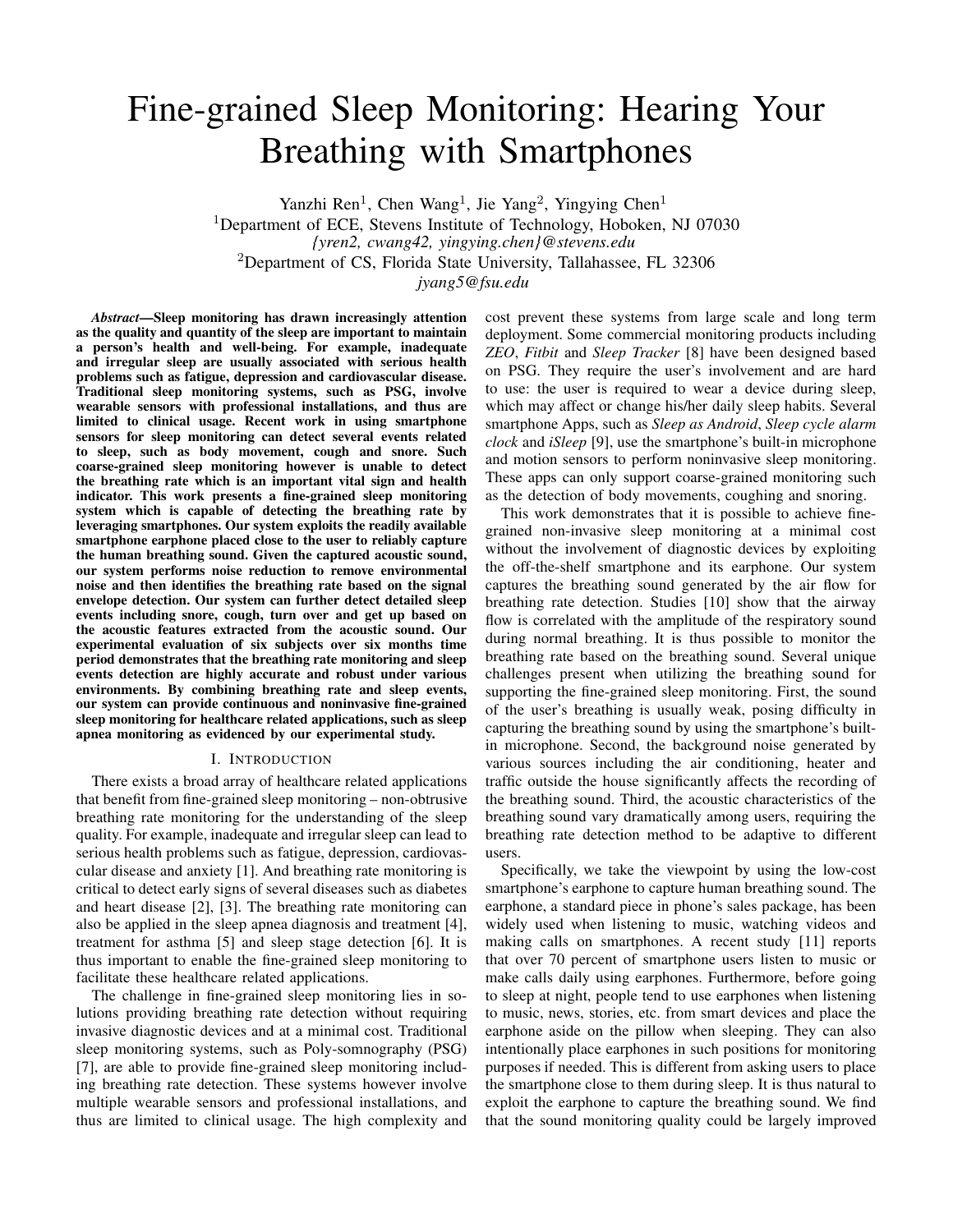when using the earphone (although it is a small add-on piece to the smartphone) comparing using the standard built-in sensors on smartphones.

The benefit of using earphone is four-fold. First, the microphone on earphone has a higher recording quality than that of the smartphone built-in microphone, resulting in more reliable recorded breathing sound. Second, many users are resistant to place the smartphone close to them during sleep due to the concern of electromagnetic radiation. However, users tend to leave the earphone plugged into their ears or put it aside on their pillows during sleep. Third, we find that the earbuds on earphone could be used as microphones, which helps to enhance the recording ability of the breathing sound. Fourth, using earphone can also capture other sleep related events easily such as snoring, coughing, turn-over and get up.

Given the recorded acoustic sound from the earphone, we perform noise estimation and subtraction to reduce the impact of background noise. We then exploit the high correlation between a user's breathing cycles to make our breathing rate detection method adaptive to different users. Finally, we use acoustic features extracted from acoustic sound for sleep event (e.g., snoring, coughing, turn-over and get up) detection. By combining breathing rate and sleep events, our system provides continuous and noninvasive fine-grained sleep monitoring for healthcare related applications (such as sleep apnea monitoring) as evidenced by our experimental study. We summarize our main contributions as follows:

- We find that using the smartphone earphone is a promising approach to capture the breathing rate for fine-grained sleep monitoring.
- Our system built on the smartphone earphone can achieve continuous and noninvasive breathing rate monitoring without involving additional diagnostic devices.
- By exploiting the correlation relationship inherent in a user's breathing cycles, our breathing rate detection method is adaptive to different users.
- Our approach has the capability to detect various sleep events easily including snoring, coughing, turn over and get up. By combining the detected breathing rate and sleep events, our system facilitates healthcare related applications, such as sleep apnea monitoring.
- We evaluate our system with six subjects over six months time period. The results show that our system is highly accurate and robust in breathing rate monitoring and sleep event detection under various scenarios.

The rest of the paper is organized as follows. We first present the related studies in Section II. We then describe the design of our fine-grained sleep monitoring system in Section III. Next, we present the system implementation and case study in Section IV. In Section V, we validate the feasibility of our proposed system through real experiments. Finally, we conclude our work in Section VI.

### II. RELATED WORK

Medical-based sleep monitoring systems are developed for clinical usage. In particular, Polysomnography (PSG) [7] is used in medical facilities to perform fine-grained sleep monitoring by attaching multiple sensors on patients, which require

professional installations. It can measure many body functions during sleep including breathing functions, eye movements (EOG), heart rhythm (ECG) and muscle activity. Such systems incur high cost and are usually limited to clinical usage. Actigraphy [12] has been developed as an affordable alternative to monitor human sleep and wakefulness based on the body movement detection. The Actigraphy however cannot monitor breathing rate.

Furthermore, light-weight coarse-grained sleep monitoring products are developed based on PSG or Actigraphy. A popular monitoring product called ZEO measures the electrical signals produced by the brain using sensors in the headband worn by users to infer sleep patterns. Fitbit and Sleep Tracker [8] detect body movements by using wearable accelerometer sensor to infer how long and how well the person sleep. These products mainly infer the people's sleep length and do not have the capability to perform fine-grained sleep monitoring. They also require user's involvement by wearing a device during sleep, which may affect the user's sleep habits, and many are even resistant to follow.

There are also recent work dedicated for breathing rate monitoring. The capnometer system [13] uses the gas analyzer to measure the carbon dioxide concentration in exhaled air. However, the price is relatively high and may not be affordable for some users. The recent work of using wireless network [14] for detecting breathing rate has the limitation of high cost as well: dedicated wireless sensors are used to monitor the changes of received signal caused by breathing.

Several smartphone Apps, such as *Sleep as Android*, *Sleep cycle alarm clock* and *iSleep* [9], can perform low cost sleep monitoring by using the smartphone built-in microphone and motion sensors. These apps however only provide coarsegrained monitoring such as the detection of body movements, coughing and snoring. [15] utilizes the phone usage features such as the duration of phone lock to measure sleep duration. The *Respiratory* app [16] derives a person's respiratory rate by analyzing the movements of the user's abdomen when placing the phone between the user's ribcage and stomach. This method requires user's involvement and attention, and is thus hard for continuous fine-grained sleep monitoring.

Our work is different in that we provide fine-grained sleep monitoring by leveraging the smartphone earphone, which is readily available sold together with almost all the phones. Our system is low-cost, nonobtrusive and easy-to-use without requiring dedicated sensors or professional installation.

# III. SYSTEM DESIGN

In this section, we discuss the system requirements and provide an overview of our system design.

# *A. System Requirements*

Our system aims to provide continuous and noninvasive fine-grained sleep monitoring using smartphones. Specifically, our system is designed to meet the following requirements:

**Supporting Fine-grained Sleep Monitoring.** Our system should be able to detect both breathing rate and detailed sleep events. Such fine-grained monitoring is essential for many healthcare related applications, such as the diagnosis of sleep apnea, asthma, diabetes and heart disease.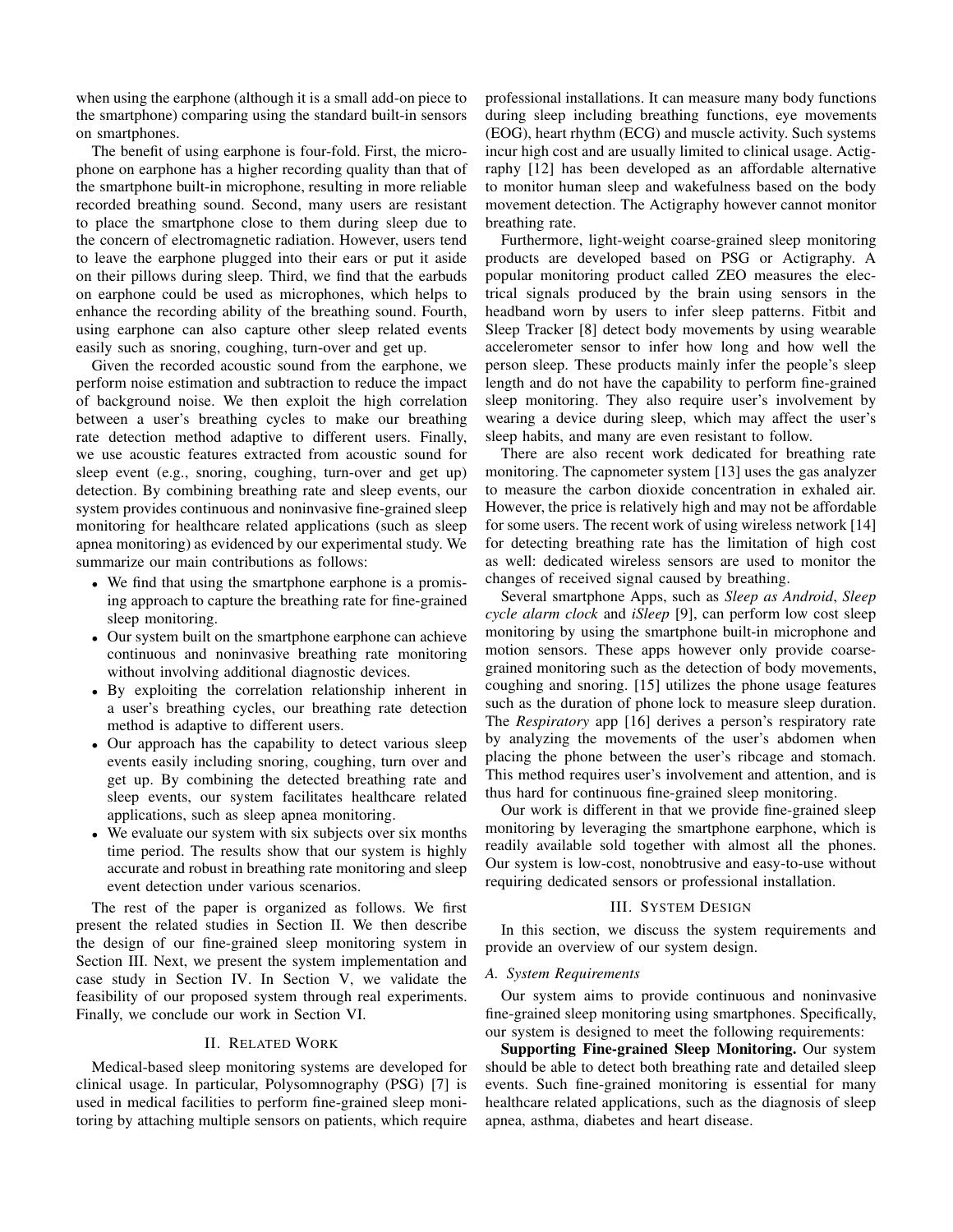

Fig. 1. System flow of fine-graind sleep monitoring.

**Easy to Use.** Since our system is designed to perform continuous sleep monitoring, it should be noninvasive: no sensors are needed to be attached to the user as the wearable sensors may affect the user's sleep habits. Moreover, our system should be low-cost: re-use existing devices in our daily life without professional installation.

**Robust Across Different Environments.** The background noise generated by various sources including the air conditioning, heater and traffic outside the house is unavoidable during sleep. Our system should be able to provide effective fine-grained sleep monitoring under such noisy environments.

**Light Weight.** Due to the limited computational resources of the smartphones, the designed algorithms should be lightweight in order to process the collected data in real time.

#### *B. System Overview*

The basic idea of our system is to use smartphone's earphone to capture the breathing sound for fine-grained sleep monitoring. The earphone is included in most off-the-shelf smartphones' sales package as a standard accessory and it is used with smartphones extensively: over 70 percent of smartphone users like to carry earphones with their smartphones while watching videos, enjoying music and making calls [11]. Furthermore, many people tend to use earphones to listen to music, news, or other programs from smart devices before they fall asleep. It is thus possible for us to explore utilizing the smartphone's earphone to capture breathing sound for sleep monitoring.

As illustrated in Figure 1, the system takes as input the time-series acoustic signal captured by the earphone placed close to the user. The sound can be further enhanced by using the input from the earbuds after connecting the earbuds with the output of the microphone by using off-theshelf connecters. The acoustic signal is then preprocessed to remove environmental noise via noise reduction. The next two components of our system are the breathing rate detection and sleep event detection. Given the input sound, we first perform signal envelop detection, based on which the breathing rate can



Fig. 2. Frequency response of (a) Smartphone built-in microphone and (b) Microphone on earphone

be identified adaptively for different users. In the meanwhile, our system also has the ability to detect the sound of sleep related events, such as snoring, coughing, turn over and get up. And the sleep event detection can be done based on the extracted acoustic features from the recorded sound. Such capabilities enable our fine-grained sleep monitoring system to support many healthcare related applications in the way the coarse-grained monitoring approaches not possible, such as the diagnosis of sleep apnea, asthma, diabetes and heart disease.

To demonstrate the usability of our system, we perform a case study of sleep apnea monitoring. In particular, we calculate the Apnea-hypopnea Index based on the detected breathing rate for sleep apnea monitoring in Section IV-D.

### *C. The Use of Earphone*

Although earphone is a small add on piece to smartphones, our system benefits from the earphone in several aspects: high recording quality when comparing to smartphone builtin microphone; small size and extension wires make the earphone reach out to the user; the earbuds could be utilized for enhancing the sound quality; and the capability of stereo recording. We next introduce several ways the earphone can be used to record breathing sound. Specifically, we can fully utilize the *microphone* on earphone, the *earbuds* and the *stereo recording* capability.

*1) Microphone on earphone:* We find that the microphone on the earphone has a better recording quality than the built-in microphone on the smartphone. It is also relatively easier to keep the earphone close to user because of its small size and extension wires. These advantages make the earphone's microphone a more reliable source to record the weak breathing sound during sleep.

Figure 2 depicts the recorded sound quality comparison between the earphone's microphone and the smartphone builtin microphone. In particular, Figure 2 (a) and (b) show the spectrum of sounds recorded by the built-in microphone on Iphone 4 and the earphone's microphone when we play a chirp signal with 50 milliseconds from 0 Hz to 20000 Hz, respectively. We place the recording devices at the same distance from the speaker. We find that the spectrum of sounds recorded by the earphone's microphone is very similar to the spectrum of the original chirp signal, while the spectrum of sounds recorded by the built-in microphone degrades significantly from that of the original chirp signal. This indicates that the earphone's microphone has better frequency response than the built-in microphone, suggesting the earphone's microphone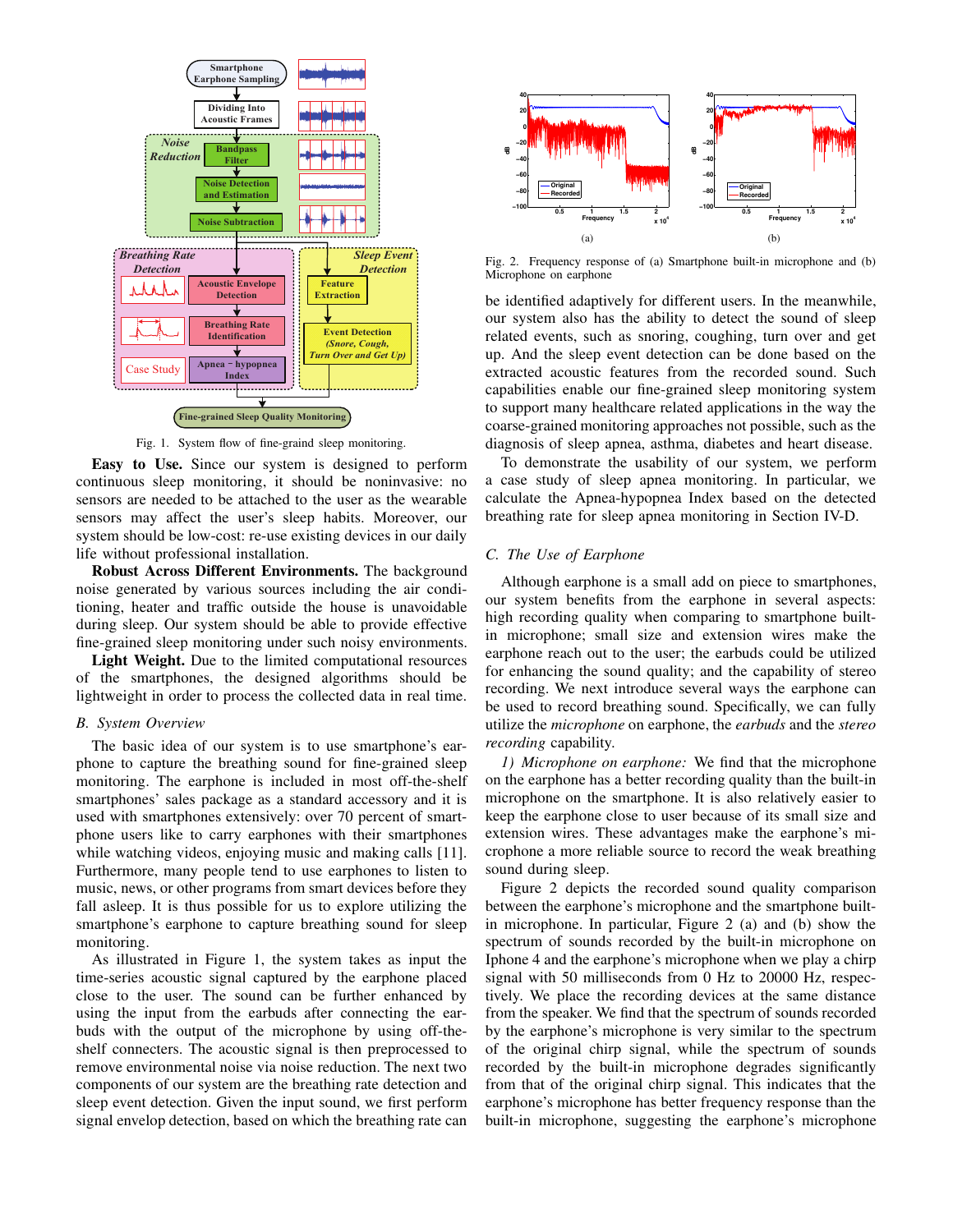

(b) Earbuds for stereo recroding Fig. 3. Illustration of using earbuds for recording.

is a better choice for sound recording in addition to its advantages of small size and extension wires.

*2) Earbuds:* The earbuds on earphone are essentially microphones. Earbuds produce acoustic waves, and they can also pick up sound in the same way as microphone does. Earbuds and microphones are both transducers and they can perform the same functionality. We thus can utilize earbuds as additional microphones to enhance the sound quality.

Figure 3 (a) shows the detailed connections when we use the earbuds to capture the breathing sound and connect the output of earbuds with the phone's microphone. Specifically, the connections consist of one earphone splitter and three earphone adapters: the splitter can split one set of audio output/input to two separate sets of output/input. Thus, it allows us to connect two separate microphone connections together for use with the smartphone. Whereas the Adaptor 1 converts the earphone plug into two plugs: one for earbuds and the other for the earphone's microphone. Adaptor 2 and 3 then enable these two plugs to be connected with the two microphone outputs of the splitter. Finally, the splitter combines the plug for earbuds and plug for the earphone's microphone together and connect it with the microphone output on the smartphone. The earbuds then work as additional microphones during the recording to improve the sound quality.

*3) Stereo recording:* Since the earbuds can be used for recording, we can further perform stereo recording (i.e., two channels) with one single earphone: the earbuds as the left stereo input channel and the microphone as the right stereo input channel. To enhance the recording quality, we then combine two audio channels by deriving the maximum samples

from these two independent inputs, rather than processing samples from each channel separately.

Figure 3 (b) illustrates the stereo audio recording with one single earphone by using an audio interface (Fostex AR-4i [17]) and an adapter. The audio interface offers a stereo audio recording and is increasingly popular in recent years as more and more people use it together with their smartphones. Similarly, the Adaptor 1 also converts the earphone plug into two plugs: one for earbuds and the other for the earphone's microphone. The plug for earbuds is then connected to the left stereo input channel, whereas the plug for earphone's microphone is connected to the right stereo input channel of AR-4i. We can therefore obtain more reliable breathing sound under stereo recording, especially under the noisy environments.

In our system implementation, we evaluate our system with different usage of the earphone. The following three usages have been implemented based on the availability of connector and audio interface. 1) *Microphone Only*: only the microphone on earphone is used for recording; 2) *Earbuds* + *Microphone*: both the microphone and earbuds are used for mono recording; 3) *Stereo Recording*: two earbuds are used to record as one independent channel and the microphone is used to record as another independent channel. The detailed performance evaluation of these three recording methods is presented in Section V.

#### IV. SYSTEM IMPLEMENTATION AND CASE STUDY

In this section, we present the detailed system implementation of our fine-grained sleep monitoring system.

#### *A. Noise Reduction*

Most people usually sleep in a relatively quiet environment. However, the background noise generated by various sources including the air conditioning, heater and traffic outside the house is unavoidable during sleep. The thermal noise from recording equipments while recording also affects the breathing sound recording. Both the background and thermal noise acoustically added to the breathing sound may significantly degrade the performance of sleep monitoring. To build a robust system, we first perform noise reduction to reduce the effects of the the background and thermal noise.

*1) Noise Detection:* Noise reduction aims to clean the recorded acoustic sounds by subtracting the estimated noise components. In our work, we propose to estimate the noise components from time frames that only contain ambient noise (i.e., noise frames). We thus first distinguish the noise frames from the non-noise frames in the recorded acoustic sounds.

Specifically, the collected acoustic signal is first sampled with the frequency of 8 kHz and segmented into frames with  $K = 800$  samples each. A bandpass filter is then applied to the raw audio data to remove both high and low frequency sounds that are not related to the breathing events. The lower and upper cutoff frequencies are set as 100 Hz to 3400 Hz. We choose the lower cutoff frequency as 100 Hz because it can remove most of the common electronic noise at lower frequency band. The upper cutoff frequency at 3400 Hz is selected because the most sound generated by breathing or sleep related events is below 3400 Hz [18].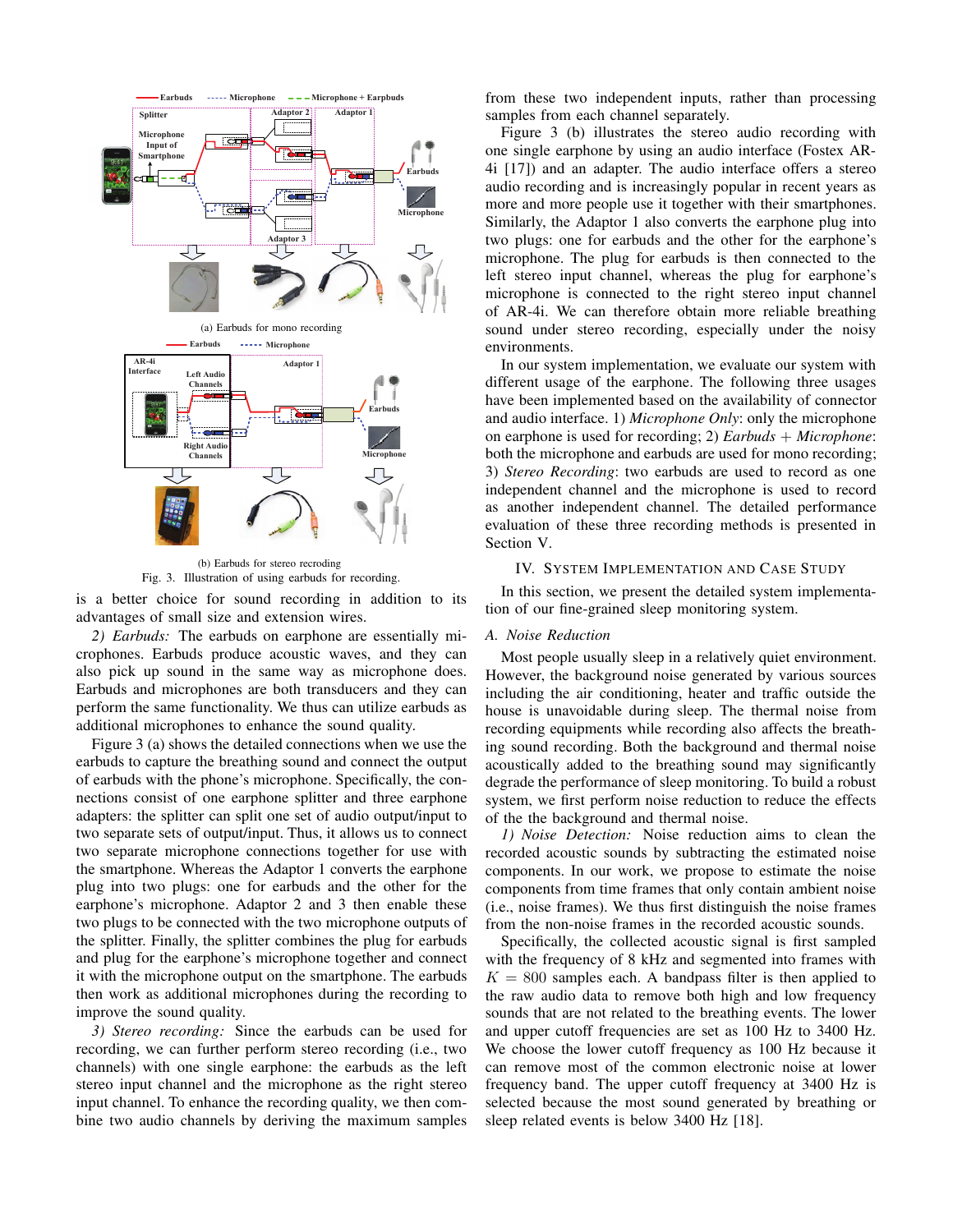

Fig. 4. Illustration of  $f(t)$  computation for the envelope  $e(l)$  of the breathing sound.

The key difference between the ambient noise and the breathing sound is their stability. This is due to the fact that the amplitude of the ambient noise does not vary significantly within a short period (e.g., a few seconds). We thus can detect frames that only contain ambient noise from a sequence of frames by calculating the variance  $v_i = \text{var}(F_i)$  for the *i*-th frame  $F_i$  to capture the stability of the acoustic signal within the frame. However, such variances may vary with different noise profiles. To deal with this, our system further performs the variance normalization to achieve a robust noise detection:  $\overline{v_i} = \frac{v_i - v_{mean}}{v_i}$  (1)

 $v_{std}$ where  $v_{mean}$  and  $v_{std}$  denote the mean and standard deviation of variance values within an observation window respectively. After normalization, we conduct a statistical study and empirically choose 1 as the threshold to identify the noise frames as follows: if  $\overline{v_i}$  < 1, frame  $F_i$  will be detected as the frame that only contain ambient noise and vice versa.

*2) Noise Subtraction:* After detecting the noise frames, our system performs noise subtraction by estimating the noise spectral magnitude from the detected frames. Specifically, let  $\{\hat{r}(l), 0 \leq l \leq N-1\}$  be a sequence of acoustic samples after filtering and  $\{n(l), 0 \le l \le N - 1\}$  be the noise that has been added to the clean acoustic signal  $\{r(l), 0 \leq \}$  $l \leq N - 1$ . Their relationships thus can be represented as  ${\hat{r}(l) = r(l) + n(l), 0 \le l \le N - 1}.$  Taking the Fourier transform, we have:

$$
\hat{R}(e^{jw}) = R(e^{jw}) + N(e^{jw})
$$
 (2)

where  $\hat{R}(e^{jw})$ ,  $R(e^{jw})$  and  $N(e^{jw})$  denote the Fourier transform of sequence  $\hat{r}(l)$ ,  $r(l)$  and  $n(l)$ , respectively. To estimate the frequency spectrum of the breathing sound  $R(e^{jw})$ , we can estimate the noise magnitude spectrum  $N(e^{jw})$  and then subtract it from the spectrum of the recorded acoustic data  $\hat{R}(e^{jw})$ :

where the magnitude of the noise is estimated using the 
$$
R(e^{jw}) = \left[ \left| \hat{R}(e^{jw}) \right| - E(|N(e^{jw})|) \right] e^{j\theta_{\hat{R}(e^{jw})}}
$$
 (3)

erage value  $E(|N(e^{jw})|)$  derived from detected noise frames and the phase is estimated by the phase of  $\hat{R}(e^{jw})$ . Finally, we can obtain the cleaned acoustic signal  $\{r(l), 0 \le l \le N - 1\}$ after taking the Inverse Fourier transform on  $R(e^{jw})$ .

### *B. Breathing Rate Detection*

After noise reduction, we first extract the envelope of the acoustic signal. We then utilize the strong correlation relationship between breathing cycles to search for the time length between the breathing cycle pattern to derive the breathing rate.



Fig. 5. Illustration of Local Minimum Removal.

*1) Envelope Detection:* The envelope captures the trend changes of the acoustic signal and thus can be used for the breathing cycle detection. Given  $N$  acoustic samples have been equally divided into L frames with  $K = 800$  samples each:  $F_i = \{r(l), (i-1)K \leq l \leq iK-1\}, i = 1, ..., L$  with  $LK = N$ , we first computes the maximum absolute value of the acoustic samples in each frames as  $M_i = \max(|F_i|) =$  $\max\{|r(l)|, (i-1)K \leq l \leq iK-1\}$ . We then perform the interpolation to make the length of each sequence consistent. The interpolation allows the sequence of maximum absolute values having the same length as the sequence of the input acoustic samples. In particular, we align the extracted sequence  ${M_i, i = 1, ..., L}$  to the length N by using the cubic spline interpolation. The sequence after interpolation is considered as the detected envelope and can be represented as:

$$
\{e(0),...,e(N-1)\} = Interpolation\{M_1,...,M_L\} \tag{4}
$$

*2) Breathing Rate Identification:* The identified envelope  ${e(l), l = 0, ..., N-1}$  contains the information of the breathing cycles. To identify the breathing rate, we utilize the correlation inherent in the user's breathing cycles. The correlation among breathing cycles allows us to detect a user's breathing rate accurately. This is because the time length between the breathing cycle patterns is resistant to the acoustic sample distortion caused by irregular breathing. To identify this time length, we examine the similarity between acoustic samples as a function of the time lag between them. The basic idea is that the acoustic samples should be highly correlated when the time lag is equal to the breathing period. Such time lag can be then used to identify the breathing rate.

Note that the period of a periodic signal (i.e., the envelope  ${e(l), l = 0, ..., N-1}$  is defined as the smallest amount of samples it takes to repeat itself. Thus, it always satisfies  $e(l) \approx e(l + t)$  if t is equal to the period. We assume the minimum and maximum interval between the breathing cycles under normal conditions have  $T_{\text{min}}$  and  $T_{\text{max}}$  samples respectively. Given the range of adult's possible breathing rate and the sampling frequency of the microphone, we can determine reasonable values for  $T_{\min}$  and  $T_{\max}$  as 24000 and 80000 samples, respectively. We then define a function  $f(t)$  to measure the similarity between acoustic samples as a function of the time lag  $t$  between them:

$$
f(t) = \frac{\sum_{l=0}^{N-T_{\text{max}}-1} |e(l) - e(l+t)|}{N-T_{\text{max}}}, T_{\text{min}} \le t \le T_{\text{max}} \quad (5)
$$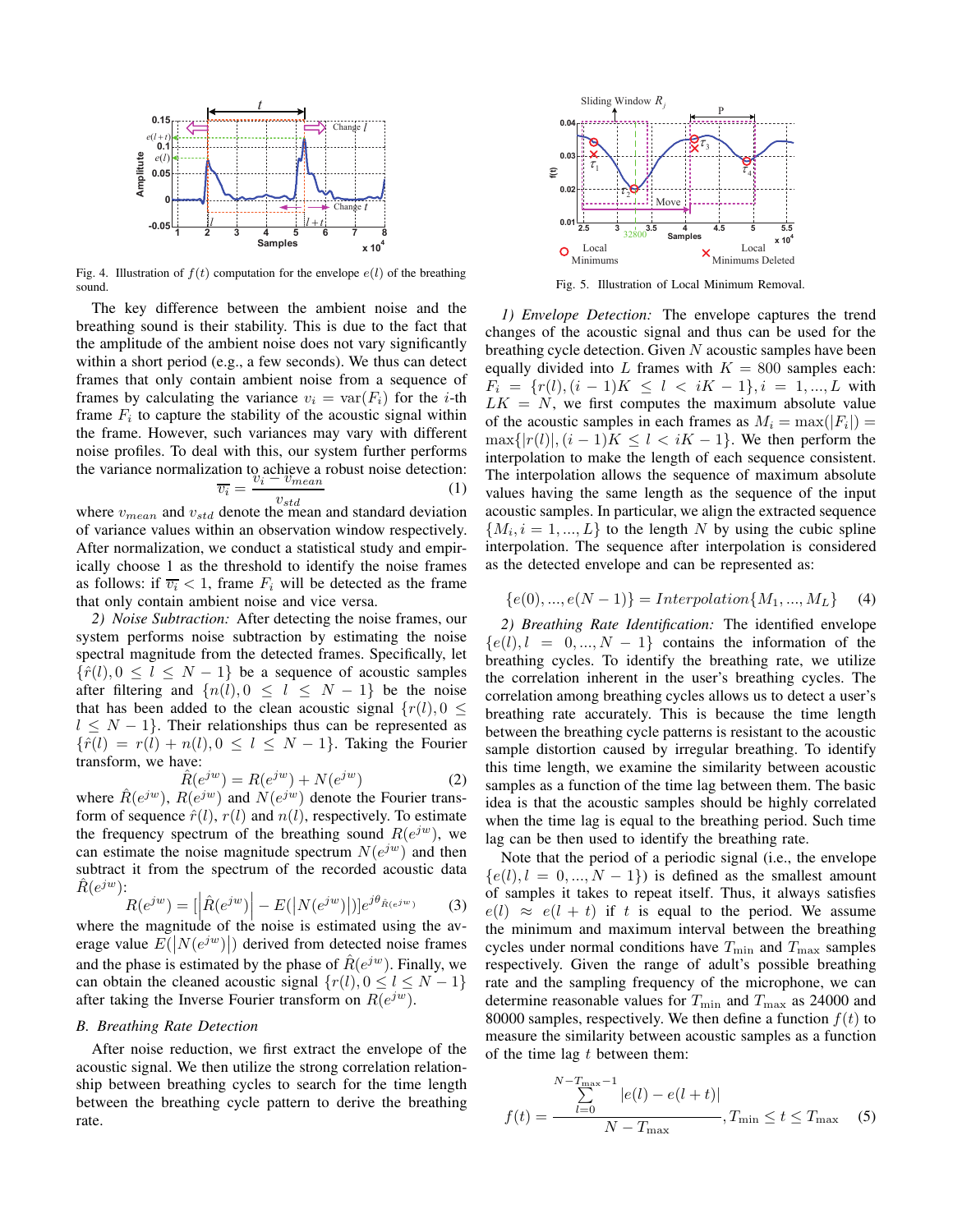We illustrate the  $f(t)$  computation in Figure 4. When we increase the value of t, the values of  $f(t)$  increase and decrease successively, indicating similarity between any pairs of samples in the envelope  $\{e(l), l = 0, ..., N - 1\}$  with a distance of t: larger values denote the similarity is lower while smaller values denote the similarity is higher. Thus, to identify the breathing rate, we search for a set of W local minimums (i.e.,  $MinSet = {\tau_k, 1 \le k \le W}$ ) from  $f(t)$ by varying t from  $T_{\min}$  to  $T_{\max}$ . For each  $\tau_k \in MinSet$ , it satisfies that  $f(\tau_k) < f(t)$  for any  $t \in (\tau_k - d, \tau_k + d)$ , where d is a pre-defined small distance with  $d > 0$ . Since the period of a periodic signal is defined as the smallest amount of samples it takes to repeat itself, ideally, the first local minimum  $\tau_1$  should therefore correspond to the period of envelope  $\{e(l), l = 0, ..., N - 1\}.$ 

However, identifying the  $\tau_1$  accurately is challenging because the detected first local minimums could be affected by the noise existed in the acoustic sound. For this reason, we utilize the fact that the consecutive breathing cycles should have a high similarity in the collected acoustic data. Thus, the "true" first local minimum that corresponds to the period of envelope should hold a relatively smaller value than other nearby local minimum points. So it is natural for us to think about using a sliding window to remove the local minimums with relatively larger values. Specifically, given the window length P and consecutive P samples  $R_j = \{f(t), j \le t < j + P\}$ from  $f(t)$ , for all the local minimums in  $R_j$ , we only keep the local minimum which equals to the smallest value of  $R_i$  and remove other local minimums from the set  $MinSet$ . In this work, we empirically set the  $P$  as the number of samples a typical breathing cycle has with  $P = 40000$  samples and the algorithm of local minimum removal is provided in Algorithm 1. After the removal process, the "true" first local minimum  $\tau_1$  which corresponds to the period of envelope  ${e(l), l = 0, ..., N-1}$  can therefore be detected. And the breathing rate thus can be identified as  $1/\tau_1$ .

Figure 5 shows an example on how the local minimums are removed in  $MinSet$  from a real experiment. In this experiment, the groundtruth of the user's breathing rate is about 14.5 breaths per minute (bpm) (i.e., the breath interval is about 32800 samples). In Figure 5, the detected local minimums in  $MinSet$  before local minimum removal are shown as red circles. To conduct the local minimum removal, a window with the length P slides across the sequence of  $f(t)$ values: for each window position, only the local minimum point that equals to the smallest value in the window is kept and other local minimums are deleted. The deleted points are shown as red crosses. Before local minimum removal, the detection of first local minimum is not accurate due to  $\tau_1$ does not correspond to the true breath interval of the user. After local minimum removal, we find that the previous first local minimum  $\tau_1$  has been deleted and  $\tau_2$  becomes the new first local minimum, which is detected as the user's breath interval. This value is very close to the user's true breath interval as shown by the green dotted line in Figure 5. This result is encouraging as it indicates that our local minimum removal algorithm can help our system to achieve an accurate and robust breathing rate detection.

**Algorithm 1** Local Minimum Removal

| INPUT:<br>$f(t)$ :<br>$MinSet = {\tau_k, 1 \leq k \leq W};$<br>P:<br>$T_{\min}$ | Pre-defined function<br>W local minimums of $f(t)$<br>Length of the sliding window<br>The minimum breath interval |
|---------------------------------------------------------------------------------|-------------------------------------------------------------------------------------------------------------------|
| $T_{\rm max}$ :                                                                 | The maximum breath interval                                                                                       |
| <b>PROCEDURES:</b>                                                              |                                                                                                                   |
| for All $j \in [T_{\min}, T_{\max} - P]$ do                                     |                                                                                                                   |
| $R_i = \{f(t), j \le t < j + P\};$                                              |                                                                                                                   |
| for All $k \in [1, W]$ do                                                       |                                                                                                                   |
| if $f(\tau_k) \in R_i \& f(\tau_k) > min(R_i)$ then                             |                                                                                                                   |
| delete $\tau_k$ from $MinSet$                                                   |                                                                                                                   |
| end if                                                                          |                                                                                                                   |
| end for                                                                         |                                                                                                                   |
| end for                                                                         |                                                                                                                   |
| Return <i>Min.Set</i>                                                           |                                                                                                                   |

#### *C. Event Detection*

To detect the sleep related events, we first extract the acoustic features (i.e., Mel-frequency cepstral coefficients) from the recorded sound. Based on the extracted features, we utilize Support Vector Machine (SVM) [19] as classifier to detect and identify each sleep event including including snore, cough, turn over and get up.

As shown in [20], the Mel-frequency cepstral coefficients (MFCCs) can characterize the sound's unique characters and are not sensitive to varying acoustic profiles. The MFCCs can be used to distinguish sound frames of four different sleep events (i.e., snore, cough, turn over and get up). Thus, we compute the MFCCs for each frame  $F_i = \{r(l), (i-1)K \leq$  $l < iK - 1$ } that is not detected as noise frame and consider each coefficient within the MFCCs as a feature (i.e., we have 12 features for each  $F_i$ ). In our classification model, we label certain sleep event's acoustic data as the positive class and all other sleep events' data as the negative class. In particular, to train the SVM classifier for each sleep event, we select U sound frames from this event and labeled as positive instances. We then choose  $U$  sound frames from each of the rest events (e.g., the rest is three events), labeled as negative instances. Thus, we have  $U$  positive instances and  $U \times 3$  negative instances as our training set for each specific sleep event. Training instances (including positive and negative ones) are put together in the training data set to train the SVM classifier. In the sleep event detection phase, the extracted MFCCs obtained from a run-time non-noise frame is input to the event detection model and then SVM classifier outputs a predictive label. If the label is positive, the event detection is a success of this time frame. Otherwise, the label is negative, indicating this time frame does not include the sleep event we are interested.

We find that the detection performance stabilizes when  $U$ exceeds 100 instances, which indicates that we need to have at least 10-second sound data from each event for training to create a stable SVM classifier. Thus, unless otherwise specified, we choose  $U = 100$  instances in this paper.

#### *D. Deriving Apnea-hypopnea Index from Breathing Rate*

The apnea or hypopnea is a type of sleep disorder which involves episodes of pauses in breathing or the abnormally low respiratory rate [4]. Such sleep disorder may result in a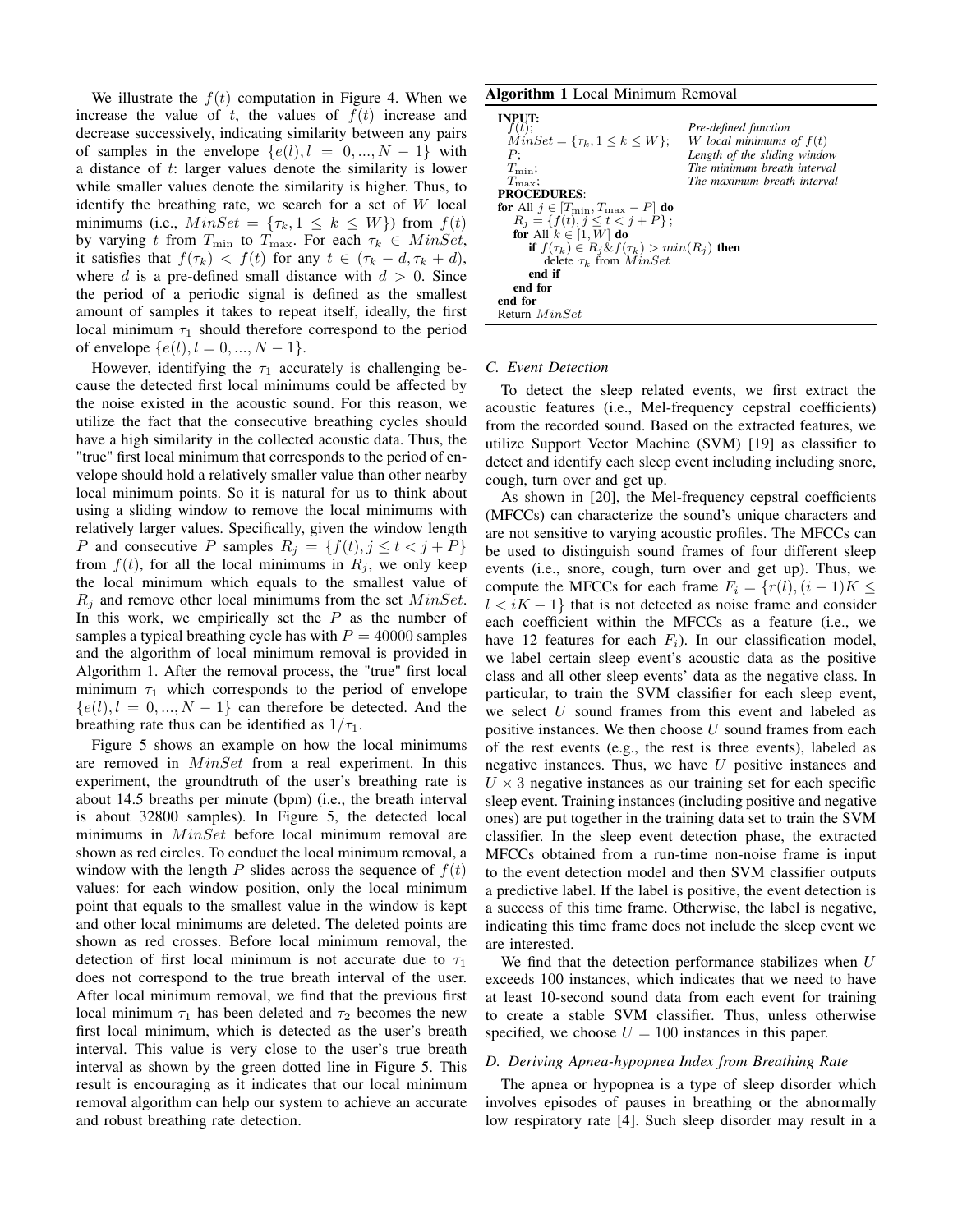

Fig. 7. Breathing rate detection under different environmental noise.

decreased amount of air movement into the lungs and is also closely linked to some other serious diseases such as obesity, heart disease and diabetes. However, the apnea or hypopnea is hard for an individual to be aware of during sleep [21]. Our fine-grained sleep monitoring system has the capability to monitor the breathing rate, making it possible for the users to detect the apnea or hypopnea.

To quantitative measure the severity of users' apneas and hypopneas, we exploit user's detected to derive the apneahypopnea index. This index reports on respiratory events during sleep and it is defined as the average number of apnea or hypopnea events per hour of sleep. In our implementation of index estimation, we adopt the criteria that a time period (i.e, 30 seconds) with apnea or hypopnea is determined by a low detected average breathing rate: if the user's breathing rate is less than the lower bound of adults' normal respiratory rate (i.e., 12 bpm), the label of this time period will be marked as "apnea or hypopnea". Otherwise, the label is marked as "normal", indicating this time period does not include any apnea or hypopnea event. Finally, the apnea-hypopnea index can thus be calculated by dividing the total number of time periods that are marked as "apnea or hypopnea" during the sleep period by the total number of hours of sleep.

## V. PERFORMANCE EVALUATION

In this section, we conduct experiments with six subjects over six months time period to evaluate the effectiveness of our fine-grained sleep monitoring system and the sleep apnea monitoring supported by our system. The following subsections detail our experimental methodology and results.

### *A. Experimental Methodology*

We use two iPhone 4 smartphones together with their original earphones that support 8 kHz sampling rate for acoustic data collection. Each iPhone 4 smartphone runs IOS 7 operation system with 512 MB RAM and a 1 GHz Cortex-A8 processor. The acoustic readings are collected when the

users are sleeping and then written into a sound file on the smartphone. During the experiments, we let users connect the earphone to smartphones using three implementations of earphone recording presented in Section III-C (i.e., *Microphone only*, *Earbuds* + *microphone*, and *Stereo recording*) and then place the earphone in three different positions: the participant wears the earphone (i.e., *Wearing earphone*), the participant puts the earphone besides the pillow (i.e., *Besides the pillow*), and on the bedside table (i.e., *On the bedside table*). Such positions are natural choices since many people place earphones together with their smartphones in similar positions during sleep. We conduct our experiments under four representative environments: the quiet bedroom (i.e., *Quiet bedroom*), the relatively noisy bedroom with the air conditioning on (i.e., *Air conditioning*), with the music on (i.e., *Music*), and with the outdoor traffic noise (i.e., *Outdoor traffic*).

We conduct experiments with 6 volunteers (ranging from 23 to 34 years old) over a period of 6 months to evaluate the effectiveness of our system in breathing rate monitoring and sleep events detection. A size of 6 users is also typical for sleep monitoring studies [8], [15]. Unless otherwise stated, the user chooses the microphone on earphone in the recording and places the earphone besides the pillow in a quiet bedroom during sleep.

To obtain the ground truth of the breathing rate, the NEU-LOG Respiration Monitor Logger Sensor [22] is connected to a monitor belt attached to the user's ribcage. The ground truth of the breathing rate is then calculated based on the air pressure changes in the attached monitor belt. Moreover, a lavalier microphone is clipped to the user's collar to collect the highquality audio clips as the ground truth of sleep events such as snore, cough, get up and turn over. A laptop is connected to the lavalier microphone to store recorded clips. After the data collection, the sleep events are then labeled manually from the audio clips recorded by lavalier microphone.

Several metrics are used to quantify the performance of our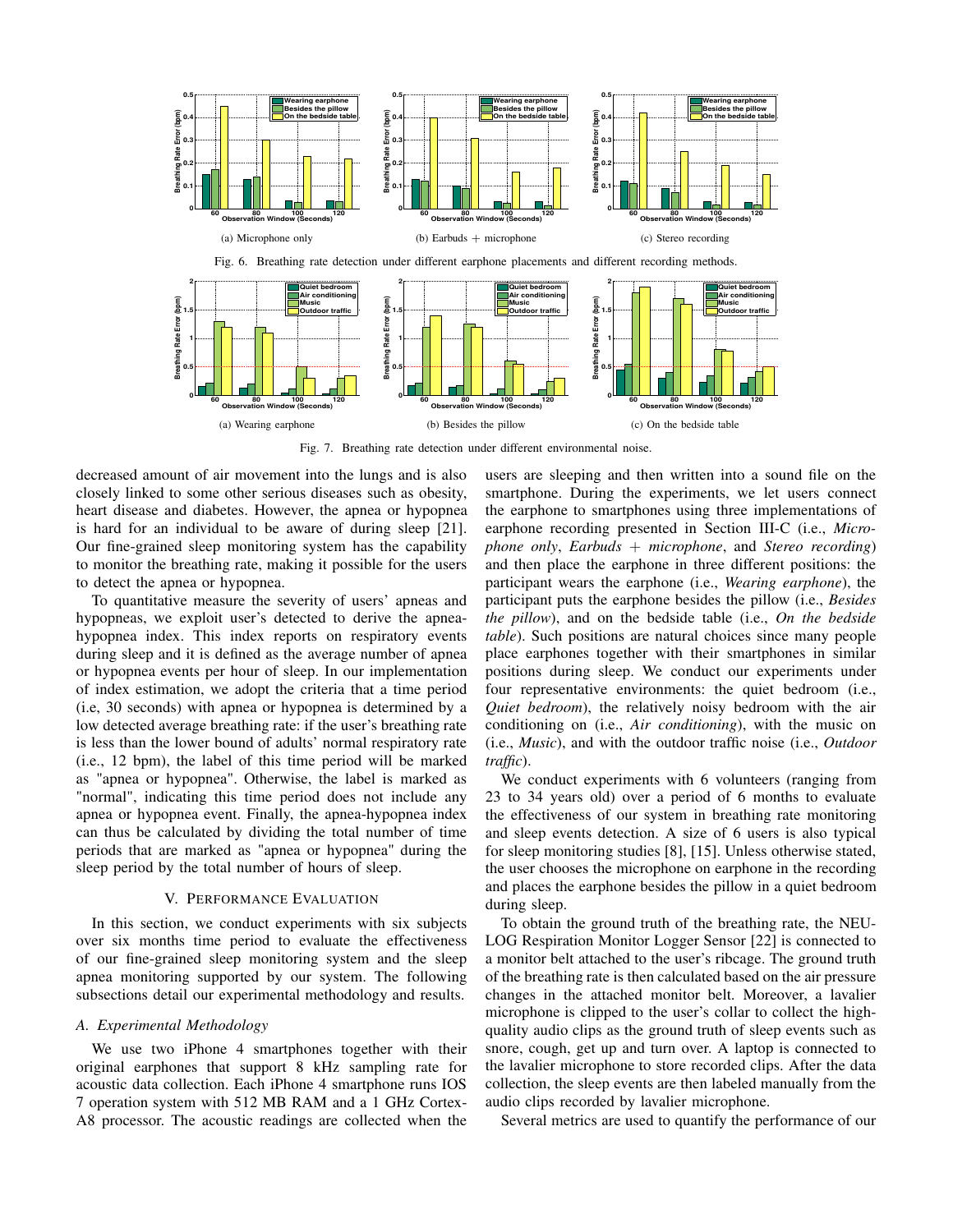system for breathing rate detection and sleep event detection. For the metrics of sleep event detection, similar in [9], we also consider sleep events with short duration (i.e., snore and cough events) and sleep events with long duration (i.e., turn over and get up event) separately. These metrics are detailed as follows:

- **Breathing rate error:** the difference between the rate detected by our system and the actual rate.
- **True positive rate (for short-duration events):** the ratio of the number of detected positive events to the total number of positive events.
- **False positive rate (for short-duration events):** the ratio of the number of negative events that are mistakenly detected as positive events to the total number of negative events.
- **True positive rate (for long-duration events):** the ratio of the number of the successfully detected time frames associated with positive events to the total number of time frames associated with positive events.
- **False positive rate (for long-duration events):** the ratio of the number of time frames associated with negative events that are mistakenly detected as positive events to the total number of time frames associated with negative events.

#### *B. Breathing Rate Detection*

In the first set of experiment, we evaluate the breathing rate detection under different earphone placements and noisy environments.

**Overall Performance.** Figure 6 (a) to (c) present the accuracy of breathing rate detection with different lengths of observation window when the earphone is placed in three different positions for three different earphone recording methods. We observe that the breathing rate error is within 0.5 bpm under various position using these three recording methods. As mentioned in [14], the rate errors less than 0.5 bpm is insignificant because only an integer number of breathing rate is reported by current medical devices. This demonstrates that our system is effective in breathing rate detection with different placements of earphone under different recording methods.

Further, we find that the lower breathing rate error is achieved when "Earbuds + microphone" and "Stereo recording" are used. This is because the recording sound can be further enhanced by using earbuds. In addition, we observe that the overall breathing rate error is extremely low (e.g., 0.1) if we place the earphone close to the user, such as wearing earphone and besides the pillow. This is because that shorter distance between the user and the earphone leads to a higher sound intensity at microphone.

Finally, the figure clearly shows that longer observation window results in obvious lower breathing rate error when the window length is shorter than 100 seconds, and this error becomes relatively stable when the window length is longer than 100 seconds. In particular, our system can achieve the breathing rate error of less than 0.05 bpm. While more breathing cycles exist in a longer observation window which captures the breathing rate more accurately, we find that a



Fig. 8. Sleep event detection under different environmental noise and different recording methods.

window length of 100 seconds is enough for our scheme to achieve a high accuracy of breathing rate detection.

**Impact of Environment Noise.** We next study the impact of environmental noise on the breathing rate detection. In different environments, the "*Microphone only*" is used for recording and the earphone is placed in three different positions.

Figure 7 (a) to (c) present the accuracy of breathing rate detection under different environments. We observe that the overall breathing rate error remains less than 0.5 bpm (as the red dotted line shown in the figure) across all environments and earphone placements when the window length is longer than 100 seconds. This demonstrates that our sleep monitoring system can achieve a satisfactory breathing rate estimation with 100 seconds observation window. Further, this figure clearly shows that similar detection accuracy is achieved in both the quiet bedroom and the room with the air conditioning on, indicating that our system is robust to the noise.

### *C. Sleep Event Detection*

Next, we evaluate our system by investigating the accuracy of detecting sleep related events under various environments with three earphone recording methods. The legends "true pos." and "false pos." in Figure 8 denote the detection rate and false positive rate, respectively. For each experiment, the earphone is placed besides the pillow.

Figure 8 (a) to (d) depict the true positive and false positive rate under various noisy environment. We observe that better performance can be achieved when "Earbuds  $+$  microphone" and "Stereo recording" are used. This is because the earbuds can improve the recorded sound quality. Further, we find that the true positive rate increases and false positive rate decreases when we change from noisy environment to quiet bedroom. This is because in a relatively quiet environment, it is easier to capture and identify the sound of different sleep events from the noise. Overall, we observe that that our system can achieve over 80 % true positive rate with less than 10 % false positive rate in all scenarios. This shows that our system is effective in detecting sleep related evens and robust across different environments.